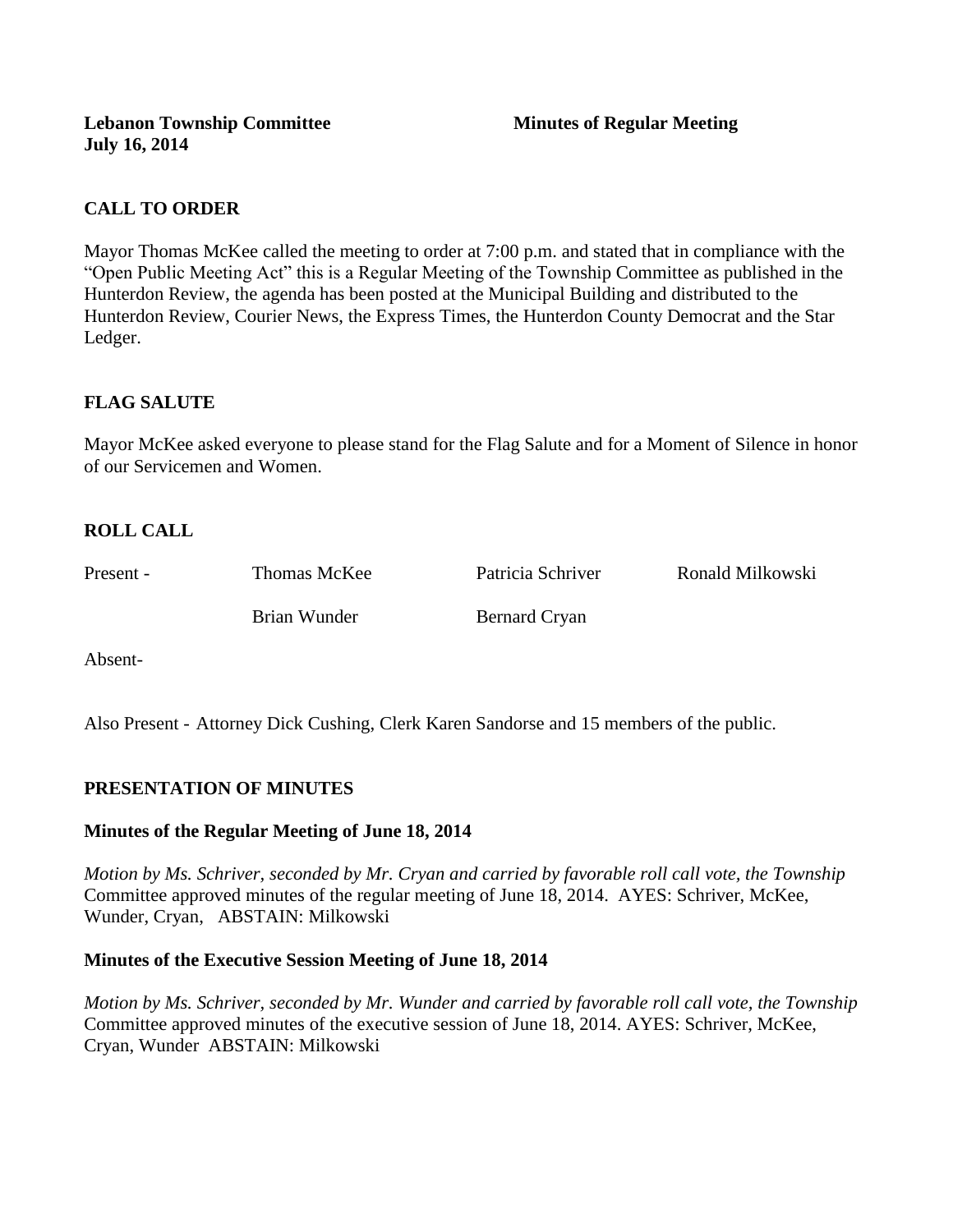LTCM 07/16/2014 Page 2 of 14

#### **PUBLIC COMMENTS – for agenda items only.**

*Motion by Mr. Wunder, seconded by Mr. Cryan and carried by unanimous favorable roll call vote, the* Township Committee opened the public comment portion of the meeting.

Ms. Laurie Hoffman stated that she feels that if the Committee extends back to when the veteran filed for the second exemption it will be opening a can of worms.

Ms. Hoffman said that she hopes that the Committee will look into the NJ Water Supply Authority possibly purchasing the property on Newport Road before town takes over.

*Motion by Mr. Schriver, seconded by Mr. Cryan and carried by unanimous favorable roll call vote, the* Township Committee closed the public comment portion of the meeting.

# **ORDINANCES**

# **Ordinance No. 2014-05 - HIGHLANDS AREA EXEMPTION**

#### **Public Hearing**

*Motion by Mr. Milkowski, seconded by Ms. Schriver and carried by unanimous favorable roll call vote,* the public hearing for Ordinance No. 2014-05 was opened.

Mr. Shope informed the Committee of many concerns he has with the language in the Highlands Area Exemption Ordinance. Mr. Shope encouraged the Committee to think hard before adopting the ordinance. Mr. Shope feels that the ordinance does not provide for an exemption as it is an additional burden to the property owners. Mr. Shope does not feel that the ordinance should be adopted as written.

*Motion by Ms. Schriver, seconded by Mr. Wunder and carried by unanimous favorable roll call vote, the* public hearing for Ordinance No. 2014-05 was closed.

Mayor McKee stated that a memo was received from the Township Planner stating that there is no 45 day look back period. There is a 20 appeal period which is the same as a zoning application. Mayor McKee stated that there are seven exemption items that the Township will now be able to address without the need to deal with the DEP or the Highlands Council.

Mayor McKee stated that the Planning Board endorsed the adoption of the Highlands Area Exemption Ordinance.

*Motion by Mayor McKee, seconded by Mr. Milkowski and carried by favorable roll call vote, the* Township Committee adopted Ordinance No. 2014-05 as attached. AYES: Schriver, McKee Milkowski NAYS: Wunder, Cryan

> TOWNSHIP OF LEBANON COUNTY OF HUNTERDON ORDINANCE NO. 2014-05 HIGHLANDS AREA EXEMPTION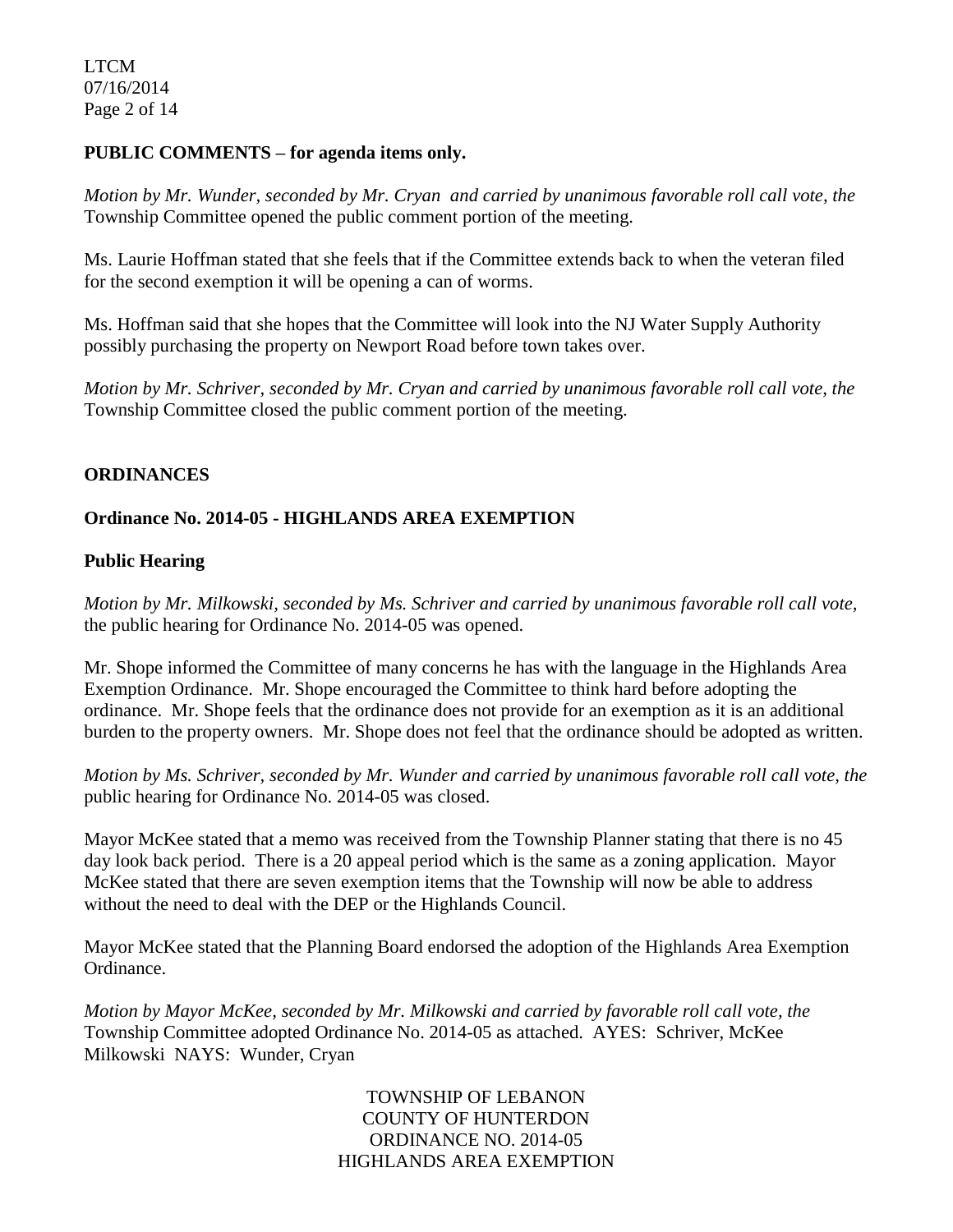LTCM 07/16/2014 Page 3 of 14

#### **ORDINANCE**

#### **Ordinance No. 2014-06 - Salaries**

#### **Public Hearing**

*Motion by Ms. Schriver, seconded by Mr. Cryan and carried by unanimous favorable roll call vote, the* public hearing for Ordinance No. 2014-06 was opened.

Ms. Laurie Hoffman asked for the definition of the ordinance.

*Motion by Mr. Wunder, seconded by Mr. Cryan and carried by unanimous favorable roll call vote, the* public hearing for Ordinance No. 2014-06 was closed.

*Motion by Ms. Schriver, seconded by Mr. Wunder and carried by unanimous favorable roll call vote, the* Township Committee adopted Ordinance No. 2014-06 as written below.

> TOWNSHIP OF LEBANON COUNTY OF HUNTERDON STATE OF NEW JERSEY SALARY ORDINANCE ORDINANCE NO. 2014-06

BE IT ORDAINED BY THE Township Committee of the Township of Lebanon, Hunterdon County, New Jersey, that:

SECTION A: This Ordinance shall be known and may be referred to be its short title which is "The 2014 Salary Ordinance"

SECTION B: The annual salary of the following officers and employees of the Township of Lebanon shall be as set forth hereafter:

|                                | SALARY    | <b>RANGES</b> |
|--------------------------------|-----------|---------------|
| Mayor                          | 4,000.00  | 6,000.00      |
| Committee                      | 3,000.00  | 6,000.00      |
| Open Space Coordinator         | 4,000.00  | 6,000.00      |
| Tax Assessor                   | 30,000.00 | 54,000.00     |
| <b>Township Clerk</b>          | 40,000.00 | 84,000.00     |
| Deputy Clerk                   | 30,000.00 | 55,000.00     |
| <b>Tax Collector</b>           | 30,000,00 | 47,000.00     |
| <b>Chief Financial Officer</b> | 2,000.00  | 30,000.00     |
| Treasurer                      | 30,000.00 | 35,000.00     |
| <b>Planning Board Clerk</b>    | 15,000.00 | 30,000.00     |
| <b>Zoning Official</b>         | 11,000.00 | 31,000.00     |
| Board of Adjustment Secretary  | 15,000.00 | 30,000.00     |
| Police Office Manager          | 29,000.00 | 52,000.00     |
| <b>Road Supervisor</b>         | 55,000.00 | 88,000.00     |
| Asst. Road Supervisor          | 40,000.00 | 71,000.00     |
| Chief Mechanic                 | 29,000.00 | 70,000.00     |
| Road Employee                  | 27,000.00 | 70,000.00     |
| Police Chief                   | 86,000.00 | 112,000.00    |
| Police Sergeant                | 66,000.00 | 108,000.00    |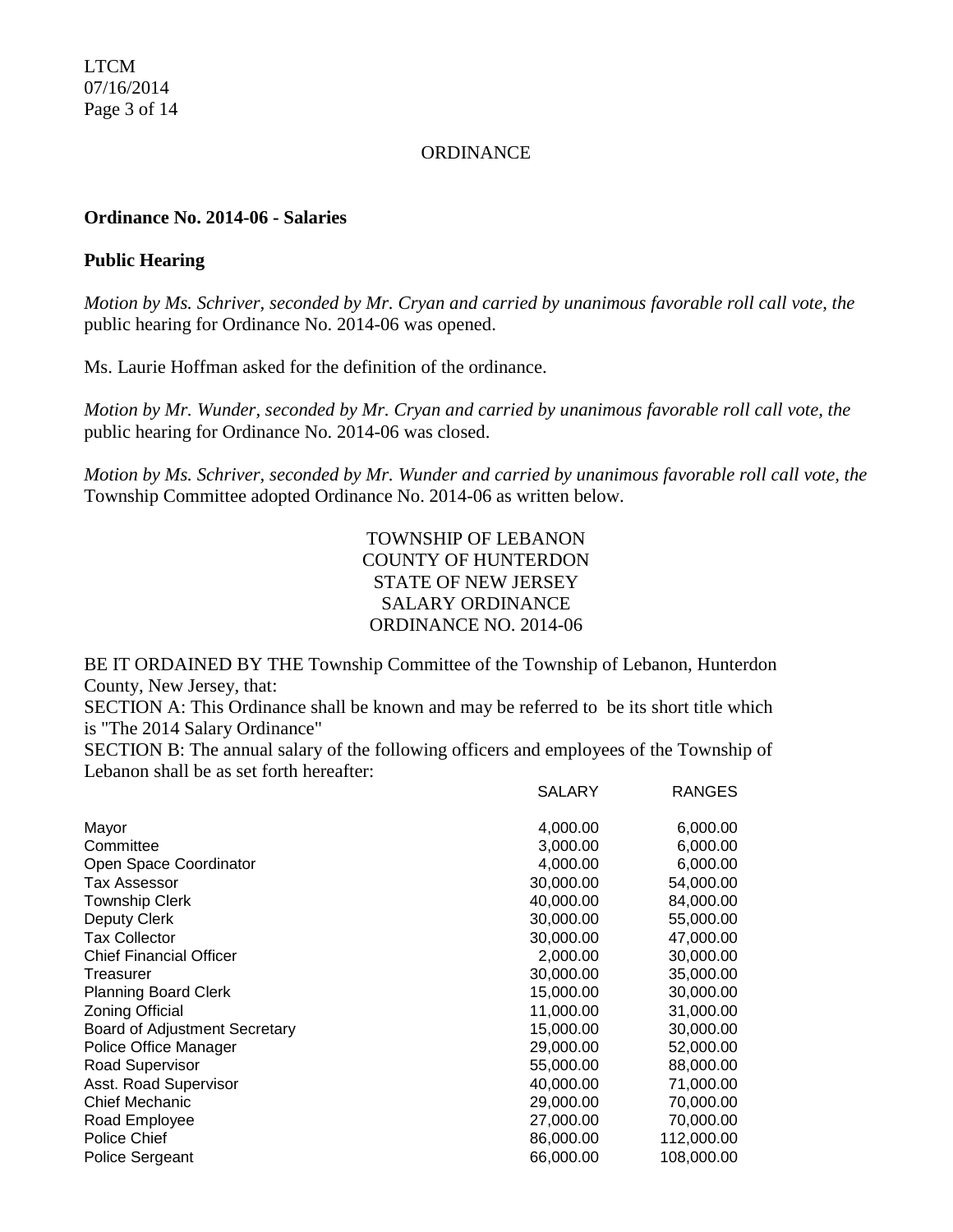| Page 4 of 14                                                                                                         |                                   |                                   |
|----------------------------------------------------------------------------------------------------------------------|-----------------------------------|-----------------------------------|
| <b>Police Officer</b><br>Office of Emergency Management<br>Dog Census                                                | 32,000.00<br>2,000.00<br>2,000.00 | 98,000.00<br>6,000.00<br>5,000.00 |
| SECTION C: The hourly wage of the following<br>employees of the Township of Lebanon shall<br>be set forth hereafter: |                                   |                                   |
| <b>Buildings and Grounds</b>                                                                                         | 12.00                             | 15.00                             |
| <b>Library Clerk</b>                                                                                                 | 19.00                             | 22.00                             |
| <b>Assistant Library Clerk</b>                                                                                       | 9.00                              | 15.00                             |
| <b>Museum Curator</b>                                                                                                | 11.00                             | 20.00                             |
| <b>Assistant Museum Curator</b>                                                                                      | 9.00                              | 17.00                             |
| Special Police Class II & Matrons                                                                                    | 20.00                             | 24.00                             |
| Dog Wardens                                                                                                          | 9.00                              | 14.00                             |
| Mechanic Helper - over base pay                                                                                      | 2.00                              | 4.00                              |
| <b>Fire Official</b>                                                                                                 | 24.00                             | 26.00                             |
| <b>Perc Test Witness</b>                                                                                             | 100.00                            | 125.00                            |
| <b>Special Traffic Guards</b>                                                                                        | 25.00                             | 38.00                             |
| <b>Accounts Payable</b>                                                                                              | 20.00                             | 23.00                             |

SECTION D: The rate for mileage shall be the current federal limit.

This ordinance shall take effect upon final passage and publication as provided by law.

#### **RESOLUTIONS**

LTCM 07/16/2014

# **Resolution No. 49-2014 – 3 rd Quarter 2014 Tax Grace Period**

*Motion by Mr. Wunder, seconded by Ms. Schriver and carried by unanimous favorable roll call vote*, *the* Township Committee approved Resolution No. 49-2014 as written below**.**

# TOWNSHIP OF LEBANON COUNTY OF HUNTERDON STATE OF NEW JERSEY RESOLUTION NO. 49-2014

WHEREAS the certified 2014 tax rate may be delayed from the Tax Board of Hunterdon County, and WHEREAS this amount is needed for the property tax bills to be printed, and

WHEREAS there must be twenty-five days from the date of mailing for the return of the quarterly payment before interest is charged,

THEREFORE BE IT RESOLVED, that pursuant to N.J.S.A. 54:4-66 et seq., the payment without interest for the third quarter 2014 taxes will be extended to at least twenty-five days from the mailing of the tax bills, after which time all receipts for the third quarter shall be deemed delinquent with interest accruing from August  $1<sup>st</sup>$ , 2014.

#### **Resolution No. 50-2014 – Totally and Permanently Disabled Veteran Exemption**

The Committee discussed past practices relative to Veteran Exemptions and the possible need to establish a new policy based on the change in financial circumstances in the Township.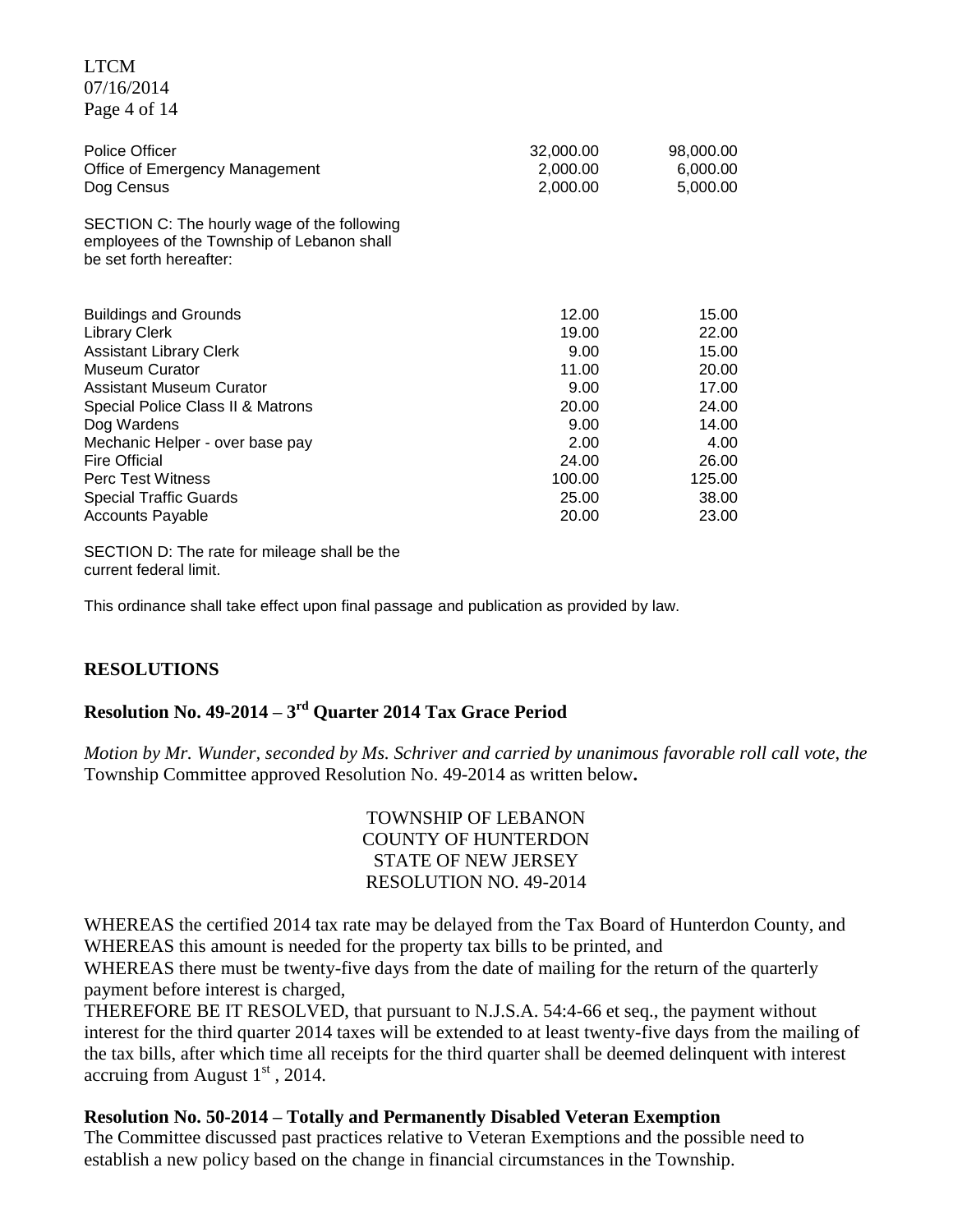LTCM 07/16/2014 Page 5 of 14

Attorney Cushing will prepare a resolutions providing for a retroactive payment for Mr. Petrowski and Ms. Symonds back to the date the veteran was declared disabled by the Veterans Administration. The portion to be returned would be the municipal portion of the taxes paid only.

Attorney Cushing will prepare an additional resolution stating that the future policy will be that the Township will provide for a Disabled Veteran Exemption reimbursement from the date of application to the Township for exemption. The reimbursement will be solely the municipal share of taxes that had been paid.

*Motion by Mr. Cryan, seconded by Ms. Schriver and carried by unanimous favorable roll call vote*, *the*  Township Committee tabled Resolution No. 50-2014 as well as the Mark Petrowski matter which is listed under Old Business.

# TOWNSHIP OF LEBANON COUNTY OF HUNTERDON STATE OF NEW JERSEY RESOLUTION NO. 50-2014 PERMANENTLY DISABLED VETERAN EXEMPTION

# **Resolution No. 51-2014 - Award Bid for 2014 Road Materials**

*Motion by Mr. Cryan, seconded by Ms. Schriver and carried by unanimous favorable roll call vote*, *the*  Township Committee approved Resolution No. 51-2014 as written below.

# TOWNSHIP OF LEBANON COUNTY OF HUNTERDON STATE OF NEW JERSEY RESOLUTION NO. 51-2014 RESOLUTION AWARDING A CONTRACT FOR 2014 ROAD MATERIALS

WHEREAS, bids were received on July, 1, 2014 for 2014 Road Materials, and WHEREAS, the Township Committee has reviewed the recommendations made by the Township Public Works Manager on said bids.

NOW, THEREFORE, BE IT RESOLVED by the Township Committee of the Township of Lebanon, County of Hunterdon, State of New Jersey that the following contracts be awarded based on the recommendation of the Township Manager of Public Works.

| <b>COMPANY</b>               | <b>ITEM</b>      | <b>PRICE</b>     |
|------------------------------|------------------|------------------|
| <b>Flemington Bituminous</b> | Top Mix $(I-5)$  | $$64.95$ per ton |
| <b>Flemington Bituminous</b> | Base Mix $(I-4)$ | $$62.95$ per ton |

BE IT FURTHER RESOLVED that the Mayor and Township Clerk are hereby authorized and directed to execute the contracts for same.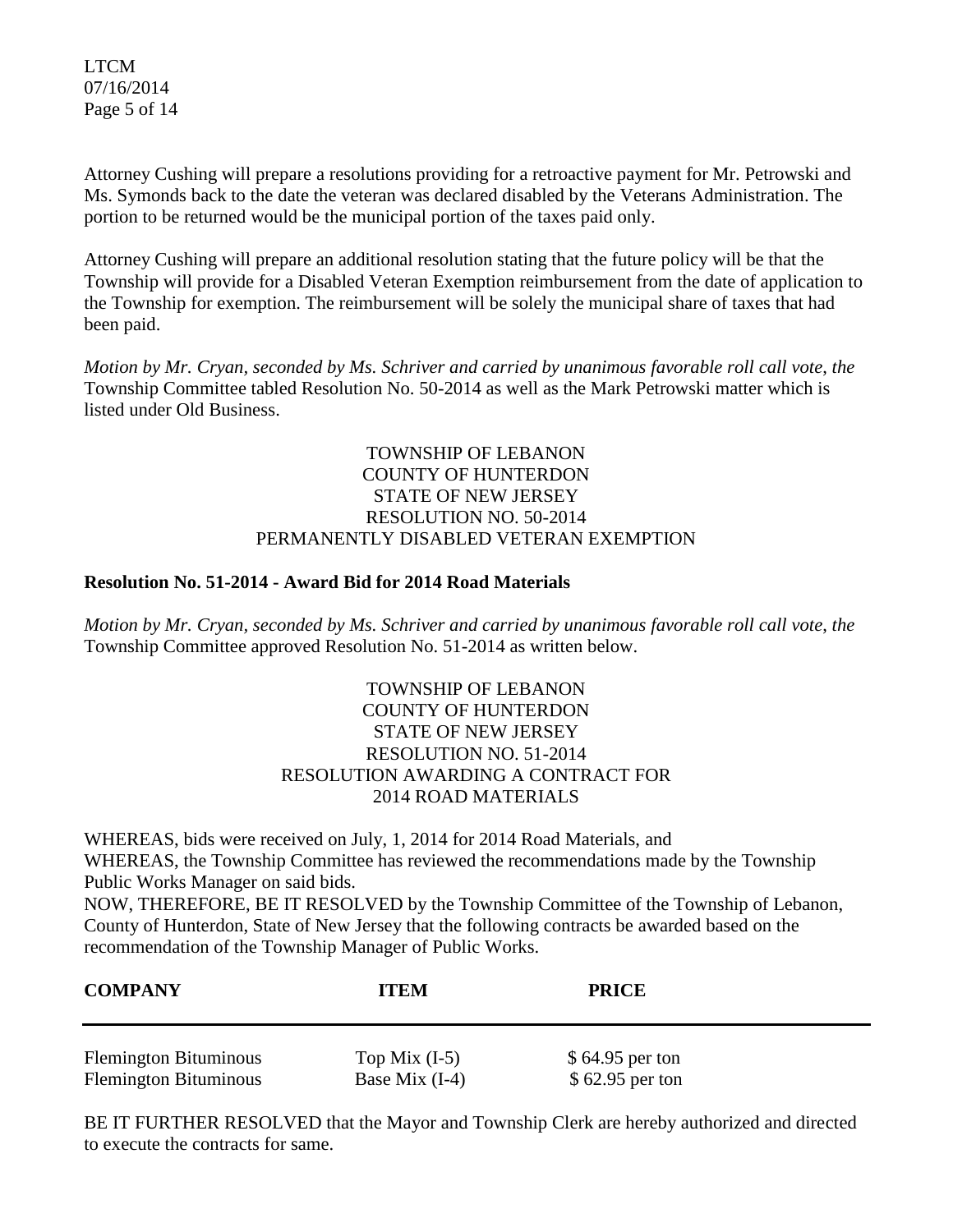LTCM 07/16/2014 Page 6 of 14

#### **Resolution No. 52-2014 – 2014 Salaries**

Mr. Milkowski stated that the feels that there were salary increases provided to certain positions, the OEM Coordinator and the Recycling Coordinator, which are not part of the CWA Local Bargaining Unit. Mr. Milkowski stated that when the positions were established a \$5000 stipend was agreed upon. Each position has been given an annual increase based on the CWA Contract negotiations. Mr. Milkowski feels that the salaries should be put back to \$5000.00 since the employees were given raises and should not have been. Mr. Milkowski stated that there is another employee listed twice on the resolution which is an error that needs to be corrected. Discussion held.

*A motion was made by Mr. Milkowski and seconded by Mr. Wunder to amend Resolution No. 52-2014* by setting the salary of the OEM Coordinator and Recycling Coordinator at \$5000. AYES: Milkowski, Wunder NAYS: Schriver, McKee, Cryan Motion defeated.

*Motion by Mayor McKee, second by Mr. Cryan and carried by unanimous favorable roll call vote the*  Township Committee amended Resolution No. 52-2014 by removing the OEM Coordinator and Recycling Coordinator position from the resolution until discussion can be had with the individuals regarding the concerns raised by the Committee to bring their salaries back to \$5000.

*Motion by Mr. Cryan, seconded by Mr. Wunder and carried by unanimous favorable roll call vote*, *the*  Township Committee approved Resolution No. 52-2014 as amended and written below.

> TOWNSHIP OF LEBANON COUNTY OF HUNTERDON STATE OF NEW JERSEY RESOLUTION NO. 52-2014

RESOLVED, BY THE Township of Lebanon, County of Hunterdon, State of New Jersey fixing the Compensation and Salaries of certain officers and employees of the Township.

NOW THEREFORE BE IT RESOLVED, by the Township Committee of the Township of Lebanon that this Resolution be known as the 2014 Salary Resolution and the annual salaries of the following officers and employees be set forth hereafter:

|                                               | 2014      |
|-----------------------------------------------|-----------|
| <b>SECTION A:</b>                             | Salary    |
|                                               |           |
| Mayor                                         | 4,000.00  |
| Committee                                     | 3,000.00  |
| Open Space Coordinator                        | 5,000.00  |
| Tax Assessor - Mastro                         | 52.358.64 |
| Deputy Clerk Jacobus                          | 53,407.68 |
| Township Clerk - Sandorse                     | 82,622.40 |
| Tax Collector - Hyland                        | 46.029.60 |
| Chief Financial Officer - Della Pia           | 2,439.84  |
| Planning Board/Bd of Adj Secretary - Glashoff | 57,310.08 |
| Police Office Manager - Goracy                | 50,335.68 |
| Zoning Officer - Flemming                     | 29,922.72 |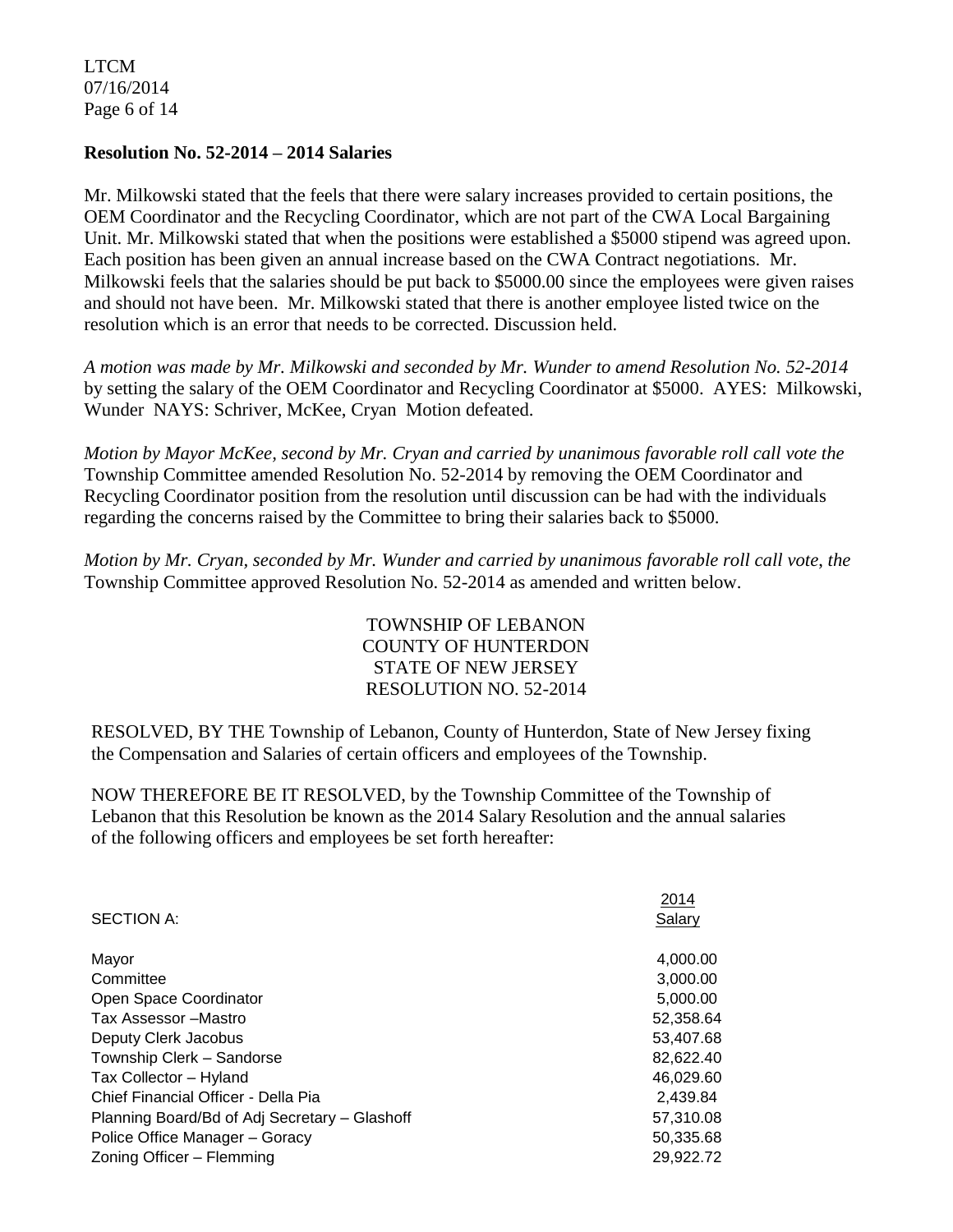LTCM 07/16/2014 Page 7 of 14

| Road Supervisor - Gabriel      | 86,755.92  |
|--------------------------------|------------|
| Asst. Road Supervisor-Rivers   | 69,786.96  |
| Chief Mechanic - Kiley         | 68,476.08  |
| Road Employee - Heft           | 61,588.80  |
| Road Employee - Beam           | 60,074.40  |
| Road Employee - Candler        | 53,948.88  |
| Road Employee - Nunn           | 53,948.88  |
| Road Employee - Apgar          | 46,086.24  |
| <b>Chief of Police Mattson</b> | 108,474.00 |
| Sergeant Gale                  | 105,264.96 |
| 1st Class - Smith              | 96,828.24  |
| 1st Class - Rautenberg         | 96,828.24  |
| 1st Class – Gurneak            | 96,828.24  |
| 1st Class - Unkert             | 96,514.80  |
| 1st Class - Cronce             | 95,288.40  |
| 1st Class - Lane               | 93,748.32  |
| 1st Class - Thomsen            | 93,444.00  |
| Dog Census – Dunlap            | 4,747.26   |

SECTION B: The hourly wage of the following employees of the Township of Lebanon shall be set forth hereafter:

| Library Clerk - Harding           | 21.28  |
|-----------------------------------|--------|
| Alt. Library Clerk - Drumm        | 12.55  |
| Alt. Library Clerk - Lebida       | 12.83  |
| 1st Clerk - Lucas                 | 18.25  |
| 2nd Clerk - Roth                  | 16.55  |
| Museum Curator - Lucas            | 19.16  |
| Assistant Museum Curator - Kinney | 16.07  |
| Special Police Class II           | 22.41  |
| <b>Animal Control Officer</b>     | 13.07  |
| Fire Official - Apgar             | 25.19  |
| Perc Test Witness -               | 100.00 |
| <b>Special Traffic Guards</b>     | 42.58  |
| Accounts Payable - Fascinelli     | 21.86  |
| Road Department - Laborer         | 15.00  |

SECTION C: The rate for mileage shall be the current federal limit.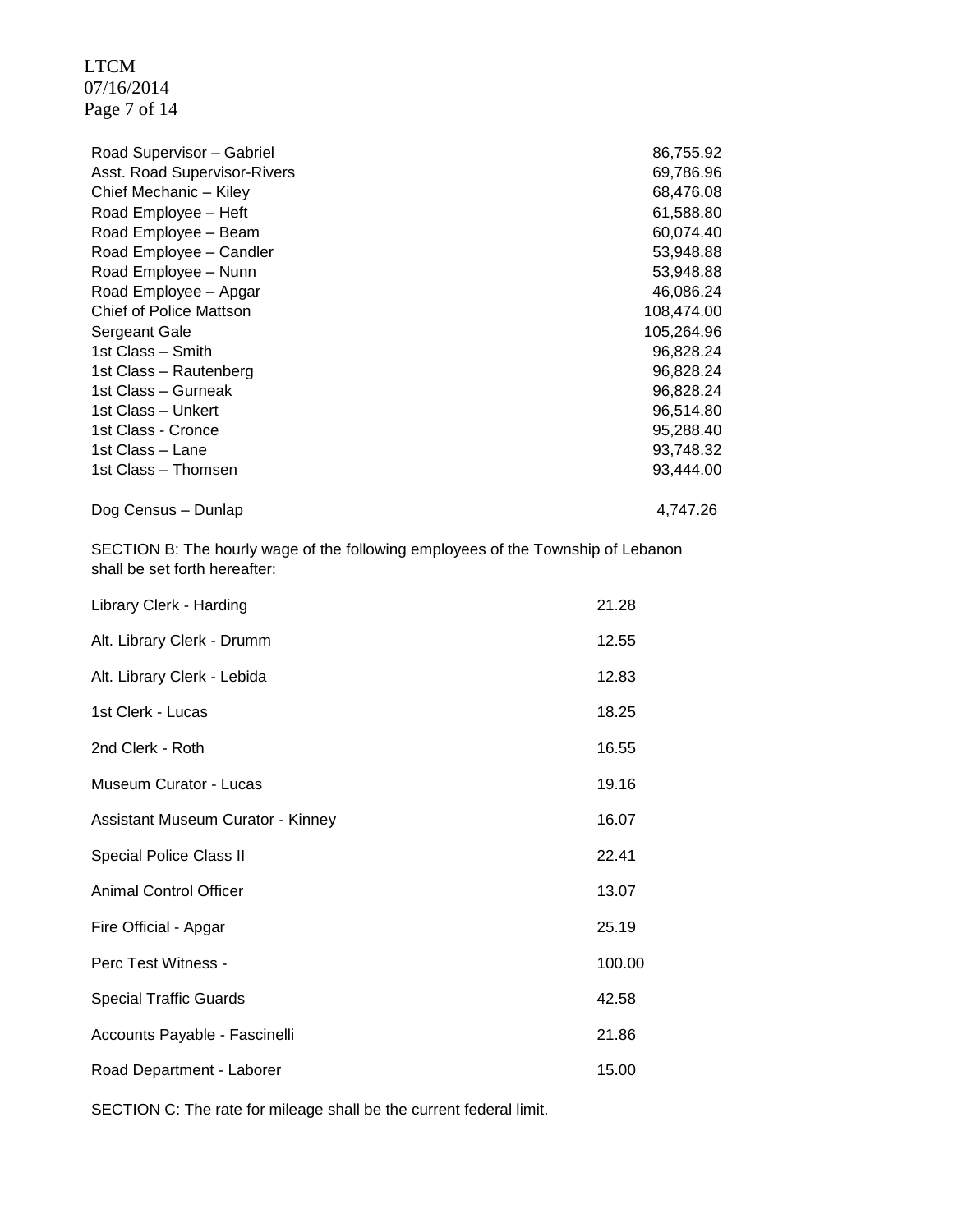LTCM 07/16/2014 Page 8 of 14

# **OLD BUSINESS**

# **Veterans Exemption Request – Mark Petrowski**

See Resolution No. 50-2014.

*Motion by Mr. Cryan, seconded by Ms. Schriver and carried by unanimous favorable roll call vote*, *the*  Township Committee tabled Resolution No. 50-2014 as well as the Mark Petrowski matter which is listed under Old Business.

# **Diane Glass – Donation Offer –Block 36, Lot 27 – 332 Newport Road**

Ms. Diane Glass has offered to donate her property at 332 Newport Rd to the Township. The Engineer went to the property and took photos and has raised some concerns. The concerns relate to residual issues but nothing environmentally sensitive. Mayor McKee noted that it is a wet piece of property. Ms. Glass will take the building down and remove it; the rubble foundation will be imploded and left.

*Motion by Mr. Wunder, seconded by Mr. Cryan and carried by unanimous favorable roll call vote*, *the*  Township Committee approved accepting the property with a letter to be sent to Ms. Glass stating the Committees concerns and how they would like to see the property left.

Attorney Cushing will prepare the letter and will conduct a Judgment Search.

#### **New Jersey Land Trust Correspondence - U.S. Concrete – Expansion of Quarry**

Mayor McKee stated that the Planning Board is anxious to receive a copy of the letter received from the NJ Land Trust regarding their thoughts on the concept of the Quarry. Mayor McKee stated that the Land Trust's position did not change on the Quarry's proposal. They feel that Eastern Concrete did not provide adequate proof that they have exhausted all means to continue quarrying and they did not feel that the land swap was in any interest to them.

The Committee feels that since the Land Trust has no interest in the proposal it is a moot issue for the Township at this time. The Land Trust letter is to be provided to the Planning Board.

#### **Cell Tower**

Attorney Cushing stated that there is nothing new to report regarding the co-locator rent for the cell tower. The Township's position is that rent is accruing.

Attorney Cushing will bring a report and numbers to the next meeting. The Committee will decide at the next meeting if a letter should be sent stating that this is the contractual situation and if the Township does not receive retroactive rent by a certain date the Township will file suit.

#### **FD Lease Agreement**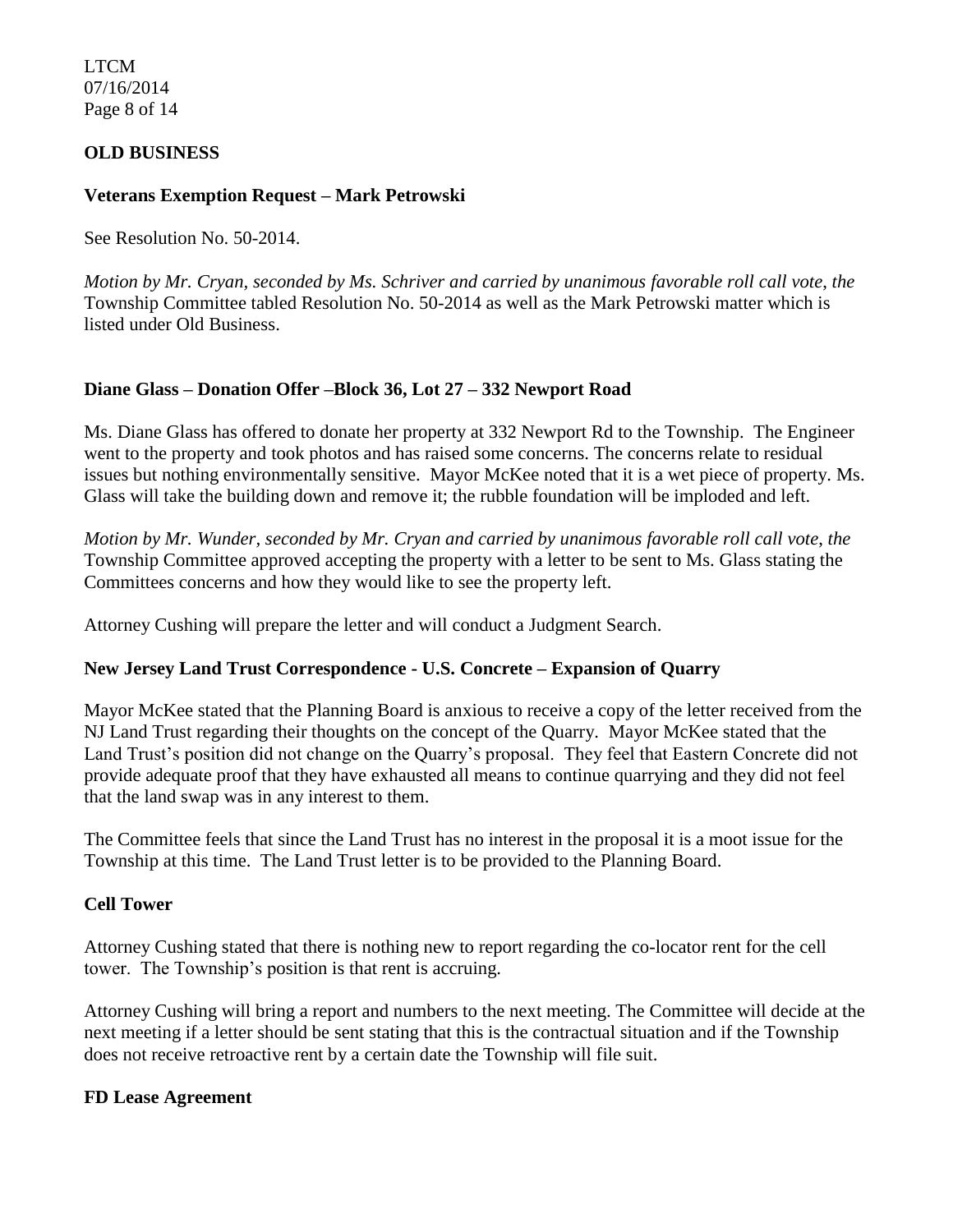LTCM 07/16/2014 Page 9 of 14

Mr. Milkowski stated that he met with the Fire Dept. at one of their meetings and they unanimously approved the lease agreement for the Squad building as presented. The lease agreement will be on the next meeting agenda for Committee's consideration.

# **NEW BUSINESS**

# **Meeting Minutes – Township Standing Committees**

Mayor McKee stated that it has been brought up about the standing committee meeting minutes being provided to the Township Committee. Some of the standing committees do provide their minutes but all do not. The Mayor stated that he would like for all of the standing committees to submit their approved meeting minutes to the Committee and that they will then be displayed in the Municipal Office. Mr. Wunder noted that he informed the standing committees that they may be asked to submit their minutes and he will now send them a follow up memo requesting such.

# **Appoint Collective Bargaining Sub-committees**

Mayor McKee appointed Mr. Cryan as Chairman of the CWA Negotiation Committee and appointed Mr. Milkowski to Chairman of the PBA Negotiation Committee. Each chairman is to select their negotiating partner. The matter will be placed on the next meeting agenda for each chairman to inform Committee of partner.

# **DPW Manager Correspondence – Roadway Clarification**

The DPW Manager sent a letter to the Committee asking for clarification on the DPW's responsibility in snowplowing and maintaining two portions of Old Spruce Run Turnpike, which runs parallel to Route 3, Skinner Road and Sanatorium Road.

Mr. Cryan stated that last year the Committee made the decision to not plow some of the roads in the middle of the winter and Warren Gabriel would like clarification as to whether the roads should be maintained by the Township in the future**.** Discussion was held on road ownership, abandonment and roads previously maintained by the State.

The matter will be placed on the next meeting agenda for the further consideration.

# **Social Affair Permit – LTVFD – Day in the Park**

*Motion by Mr. Cryan, seconded by Mr. Milkowski and carried by favorable roll call vote*, *the Township*  Committee approved a Social Affair Permit for the Lebanon Township Volunteer Department for the "Day in the Park" event to be held on October 11, 2014 with a rain date of October 12, 2014, AYES: Schriver, McKee, Milkowski, Cryan NAYS: Wunder

# **Hunterdon County Cultural & Heritage Commission Request to Appoint Local Historian**

*Motion by Mayor Mckee, seconded by Ms. Schriver and carried by unanimous favorable roll call vote*, the Township Committee authorized the Historians to make a recommendation to the Township Committee for the appointment of a Local Historian.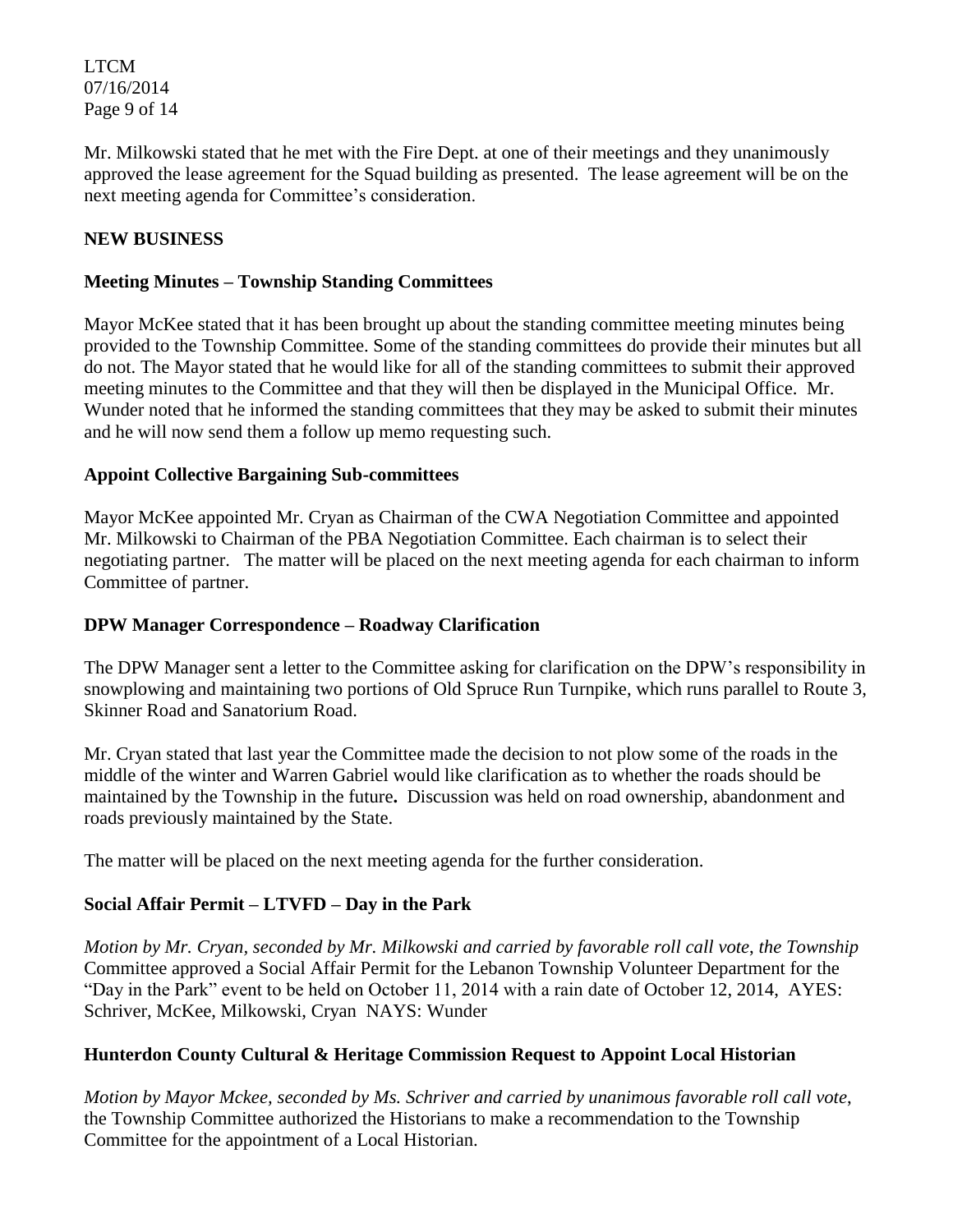LTCM 07/16/2014 Page 10 of 14

# **DPW Manager Correspondence - Quest Environmental Quote for 5/6/2014 Accident**

The DPW Manager informed the Township Committee that he is requesting Committee approval for Quest Environmental to conduct additional Remedial Investigations relative to the DPW dump truck accident on Hollow Road. Warren Gabriel informed the Committee that the work needs to be done in order to be in compliance with the NJDEP's standards. Once the invoice is received, for the work conducted, it will be sent to the insurance company for payment.

*Motion by Ms. Schriver, seconded by Mr. Cryan and carried by unanimous favorable roll call vote*, *the*  Township Committee authorized Quest Environmental to conduct remedial work on Hollow Road as outlined in their June 26, 2014 proposal.

#### **Veteran's Haven Meeting – Fire and EMS Responses**

Mr. Milkowski stated that in the past the Township had an agreement with Hagedorn in which the Township was reimbursed for Fire and EMS calls at the facility. When Hagedorn closed, Veteran's Haven took over a portion of the facility. As there are now Fire and EMS responses to Veteran's Haven, Mr. Milkowski and the Fire Dept. would like to meet with their representatives to see if the program can be reinstated. Ms. Schriver stated that she feels that since the matter involves Fire and EMS Mr. Milkowski should meet with them the Veteran's Haven officials. Mr. Milkowski will meet with the Fire/EMS Department and Veteran's Haven representatives. Warren Gabriel suggested including the mutual aid companies in the meeting.

#### **OPRA Requests**

Mr. Milkowski stated that a resident had inquired on OPRA requests received by the Township. Mr. Milkowski stated that in the future he would like OPRA requests to be posted on the Municipal Office bulletin board for 30 days. The Committee decided that OPRA requests are a matter of public record and will be displayed.

#### **PRESENTATION OF VOUCHERS**

Committee Members provided a description of vouchers exceeding \$1000.00.

*Motion by Ms. Schriver, seconded by Mr. Wunder and carried by unanimous favorable roll call vote, the* Township Committee approved the July 16, 2014 bill list in amount of \$218,726.64.

#### **CORRESPONDENCE**

a. Tax Collector's Report for the Month of June 2014

#### **PUBLIC COMMENTS**

*Motion by Mr. Cryan, seconded by M r. Wunder and carried by unanimous favorable roll call vote,* the Township Committee opened the public comment portion of the meeting at 9:12 p.m.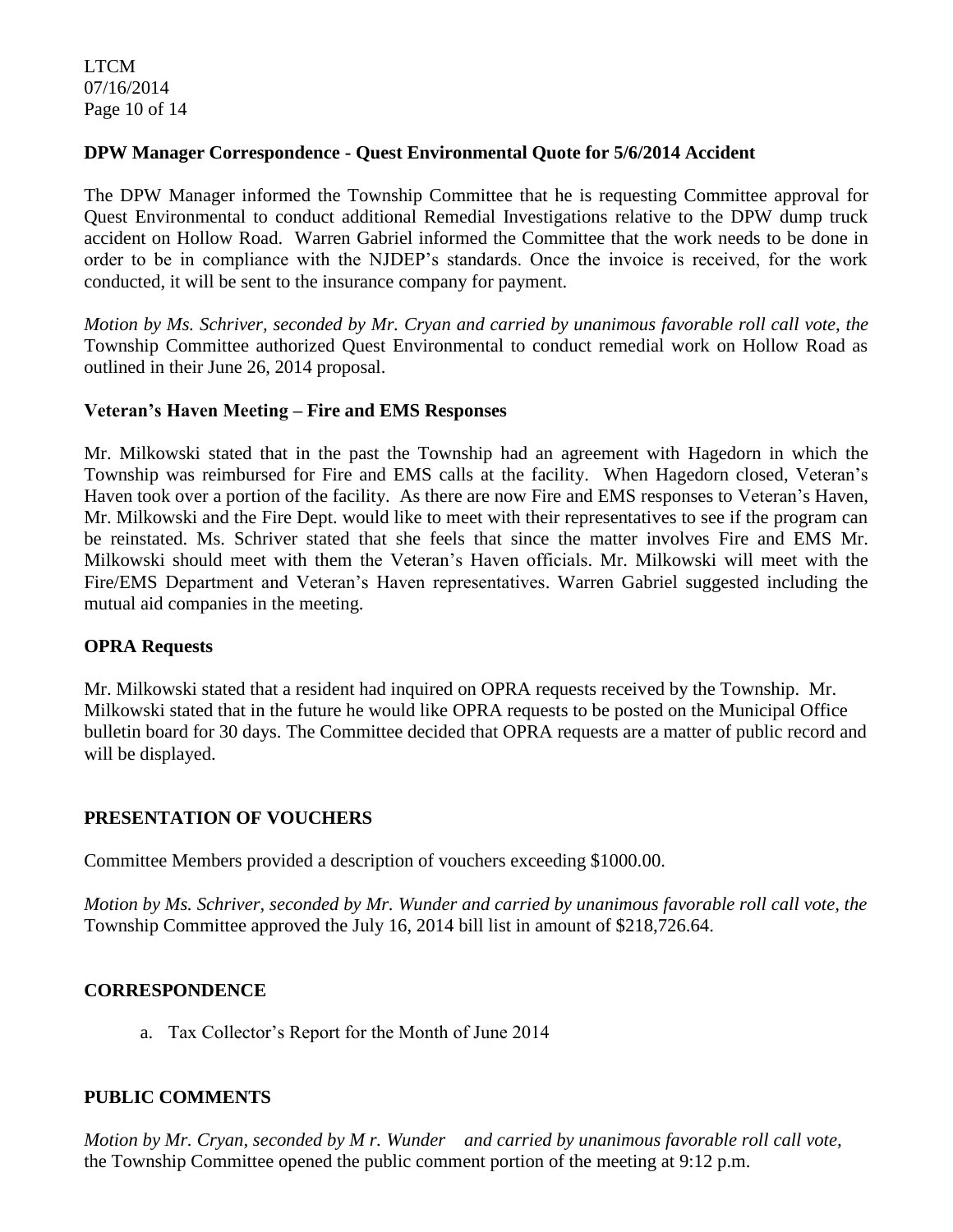# LTCM 07/16/2014 Page 11 of 14

Ms. Laurie Hoffman asked what Centurion is. Attorney Cushing provided a explanation of the problems with the initial DPW Garage project contractor, Mr. Walter Poppe.

Ms. Hoffman asked if the Township has a quarry ordinance. Mayor McKee stated that the Township does not have a quarry ordinance at this time and is not in process of establishing one. Discussion was held on the matter.

Ms. Hoffman asked about the status of the volunteer picnic.

Ms. Hoffman asked for clarification on the Petrowski and Symond's Disabled Veteran's requests.

Ms. Hoffman stated that the \$5000 stipends for the OEM Coordinator and the Recycling Coordinator were discussed at a budget meeting.

Ms. Hoffman stated that she would like to see proof, in writing, that the Township abandoned the roadway in front of Davara's (Route 31 North) after the State had abandoned it.

Mr. Shope stated that the idea of posting OPRA requests on the bulletin board is fine but he would like the response to be added also.

Mr. Shope stated that based on discussions of the Township Committee he feels that the Committee may not be using the state representatives. Mr. Shope noted that if the Committee needs information from Trenton the representative would help out and they would most likely be glad to receive the Township's calls.

Mr. Shope stated that if someone does not want their property they may stop paying taxes on it and the Township may end up with the issue of adverse consequences in land values.

Mr. Casale asked if there has been any soil testing done on the property that is being offered as a donation. Mr. Milkowski stated that during his visual inspection the engineer detected that a wood stove was used for heat.

Mr. Casale stated that he does not know if posting OPRA responses is proper. Mr. Casale stated that a resident asked for the cost of OPRA requests and noted that he has concerns as to how the individual was aware of the OPRA requests as they were an item of sensitive nature. Mr. Casale stated that if it was an executive session matter, no one should be aware of what happened in the session. Mr. Casale does not feel that posting the OPRA is a good practice. Mr. Casale also stated that he has concerns with people paying for items that they have requested and another person receiving the same information for free because they will be displayed in the office. Mr. Cryan stated that the individuals request for the cost of the Township's OPRA requests was broad and not specific to an individual request.

Mr. Casale stated he does not know where the demand for rent letter was sent but there is another interested party and Verizon should share in the pursuit for rent. Mr. Casale stated that the commencement of rent should be back to when Verizon's was.

Mr. Marc Laul stated that the in the 2014 budget it shows a \$5466 stipends for the OEM Coordinator and the Recycling Coordinator. He stated that it was never corrected. In 2009- 2012 the stipends for the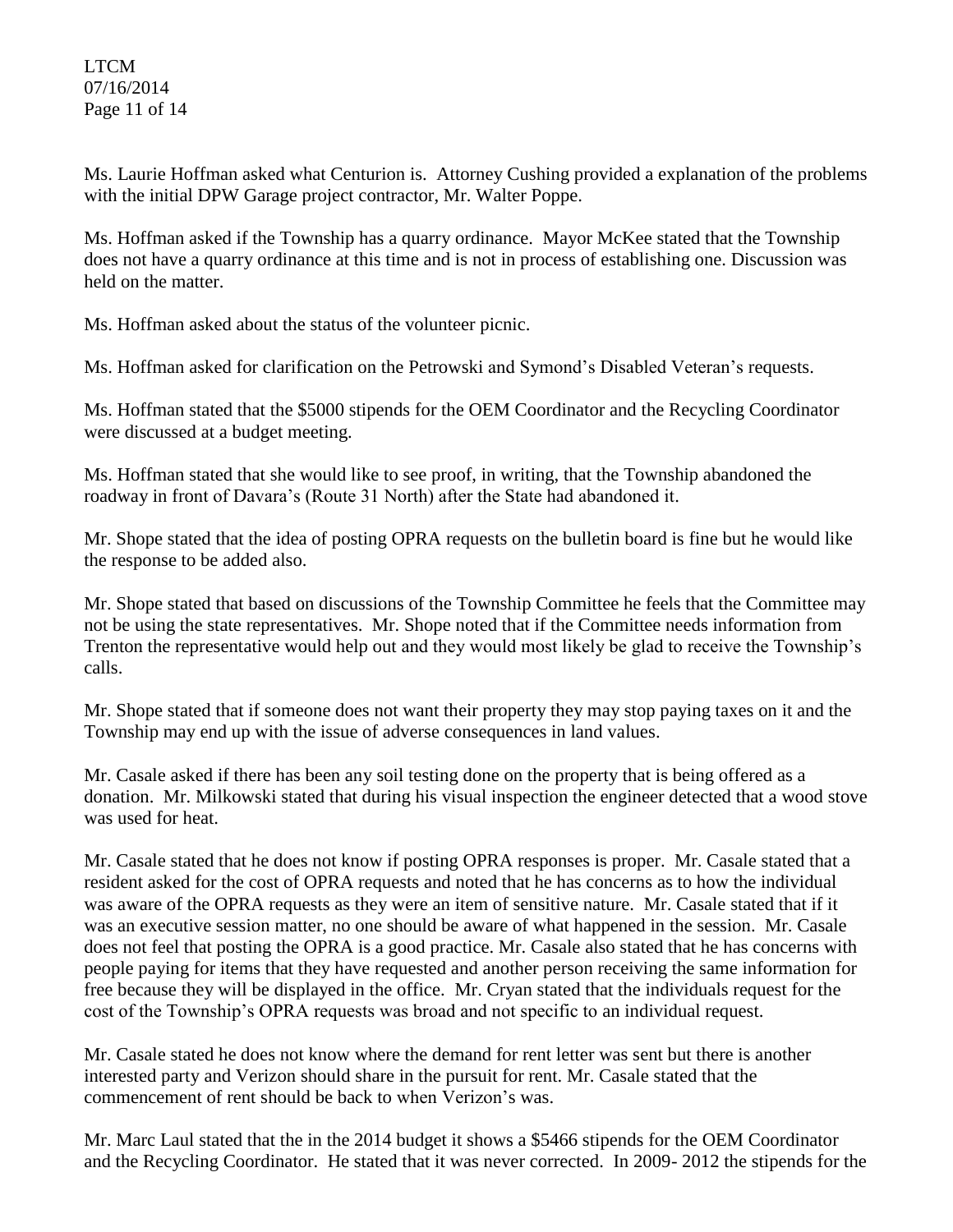LTCM 07/16/2014 Page 12 of 14

OEM Coordinator were \$5000 and increased in 2013it was increased. For the Recycling Coordinator the stipend was \$5000 for 2009-2012. In 2013 there was no increase however the Coordinator was paid more. Mr. Laul stated that the numbers are the same.

Mr. Laul stated that the Planning Board discussed a quarry ordinance; however, it would only take effect if there were a conveyance of the property. The Zoning would have to change in that case and that would afford the Township the time to consider an ordinance.

Mr. Laul stated that the request for the cost of OPRA requests was initiated by information written in the bottom of Committee minutes.

Mr. Hoffman stated that years ago the State closed Skinner Road during snow storms. There was a person who had an issue with the decision. The State's positon was that it was their road and they were going to close if. Mr. Hoffman stated that he would not worry about plowing the road. Mr. Hoffman also stated that the Committee should find out what portion of Sanatorium Road is owned by the Township and only plow that area.

Mr. Hoffman asked for clarification on what would be reimbursed for Veteran's Exemptions. Mayor McKee stated that they would be reimbursed retroactively for municipal taxes only. The veteran will be exempt from paying all taxes once deemed permanently disabled as per state law. Mr. Hoffman asked for an explanation on Mr. Petrowski's two applications for exemption.

Mr. Victor Hoffman asked why the CFO able to raise salaries and asked if someone will be getting an answer on such. Attorney Cushing stated that the CFO made recommendation and the Committee approved it.

Mr. Hoffman stated that he hopes that Committee has the owner of the Newport Road property fill in the basement prior to accepting it.

Mr. Hoffman questioned that if there is an accident in front of Davara, who is responsible?

Mr. Hoffman asked that if traffic is restricted from making a right hand turn at the bottom of Buffalo Hollow Road, will improvements be made on the left side of the road to enable a safer right hand turn onto Route 31.

Mr. Hoffman stated that he is the person who requested the information on the OPRA costs because people need to know where the money is going. If someone does not want people to know that they are requesting information then they should not submit an OPRA request. Mr. Hoffman stated that it is time for people to know who is trying to spend the Township's money.

Mr. Nancy Darois asked if LOSAP has been straightened out yet and if the lease for the Squad building is moving forward.

*Motion by Mr. Cryan, seconded by Ms. Schriver and carried by unanimous favorable roll call vote, the* Township Committee closed the public comment portion of the meeting at 9:52 p.m.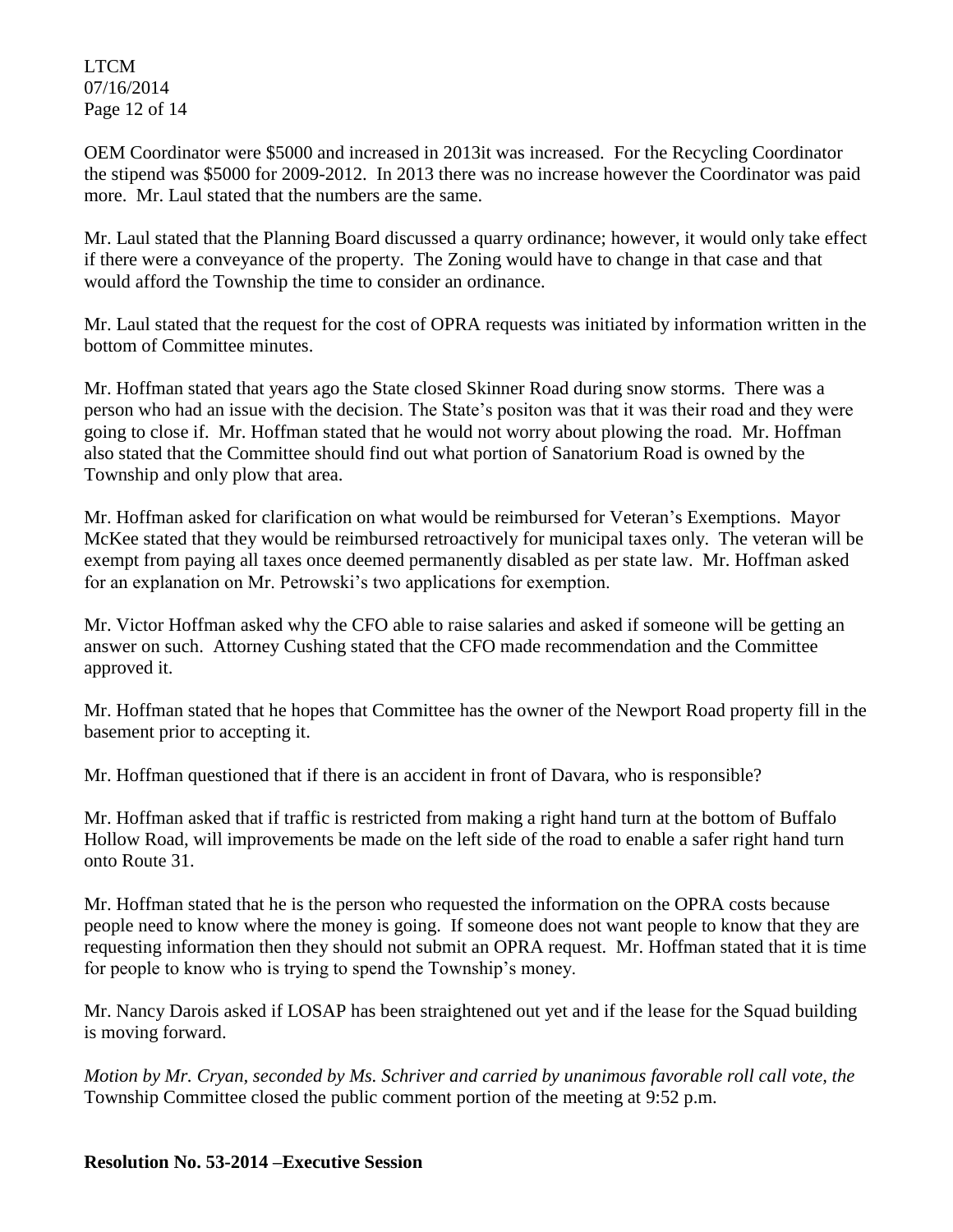LTCM 07/16/2014 Page 13 of 14

*Motion by Mr. Schriver, seconded by Mr. Cryan and carried by unanimous favorable roll call vote, the* Township Committee approved Resolution No. 53-2014 and convened in executive session at 9:53 p.m.

Possible action may be taken.

# TOWNSHIP OF LEBANON COUNTY OF HUNTERDON STATE OF NEW JERSEY RESOLUTION NO. 53-2014 RESOLUTION AUTHORIZING EXECUTIVE SESSION

WHEREAS, the Open Public Meetings Act; *N.J.S.A.* 10:4-6 *et seq*., declares it to be the public policy of the State to insure the right of citizens to have adequate advance notice of and the right to attend meetings of public bodies at which business affecting the public is discussed or acted upon; and

WHEREAS, the Open Public Meetings Act also recognizes exceptions to the right of the public to attend portions of such meetings; and

 WHEREAS, the Mayor and Committee find it necessary to conduct an executive session closed to the public as permitted by the *N.J.S.A*. 40:4-12; and

 WHEREAS, the Mayor and Committee will reconvene in public session at the conclusion of the executive session;

 NOW, THEREFORE, BE IT RESOLVED by the Mayor and Committee of the Township of Lebanon, County of Hunterdon, State of New Jersey that they will conduct an executive session to discuss the following topic(s) as permitted by *N.J.S.A*. 40:4-12:

A matter which Federal Law, State Statute or Rule of Court requires be kept confidential or excluded from discussion in public (Provision relied upon:

\_\_\_\_\_\_\_\_\_\_\_\_\_\_\_\_\_\_\_\_\_\_\_\_\_\_\_\_\_\_\_\_\_\_\_\_\_\_\_\_\_\_\_\_\_\_\_\_\_\_\_\_\_);

\_\_\_\_\_\_A matter where the release of information would impair a right to receive funds from the federal government;

\_\_\_\_\_\_A matter whose disclosure would constitute an unwarranted invasion of individual privacy;

A collective bargaining agreement, or the terms and conditions thereof (Specify contract:

\_\_\_\_\_\_\_\_\_\_\_\_\_\_\_\_\_\_\_\_\_\_\_\_\_\_\_\_\_\_\_\_\_\_\_\_\_\_\_\_\_\_\_);

 A matter involving the purpose, lease or acquisition of real property with public funds, the setting of bank rates or investment of public funds where it could adversely affect the public interest if discussion of such matters were disclosed; Real Estate Acquisitions

\_\_\_\_\_\_Tactics and techniques utilized in protecting the safety and property of the public provided that their disclosure could impair such protection;

\_\_\_\_\_\_Investigations of violations or possible violations of the law;

 X Pending or anticipated litigation or contract negotiation in which the public body is or may become a party; (The general nature of the litigation or contract negotiations is**: GRC Matters** 

Professional Service Contracts\_\_\_\_\_\_. The public disclosure of such information at this time would have a potentially negative impact on the municipality's position in the litigation or negotiation; therefore this information will be withheld until such time as the matter is concluded or the potential for negative impact no longer exists.

 Matters falling within the attorney-client privilege, to the extent that confidentiality is required in order for the attorney to exercise his or her ethical duties as a lawyer; (The general nature of the matter is:

OR the public disclosure of such  $\theta$ information at this time would have a potentially negative impact on the municipality's position